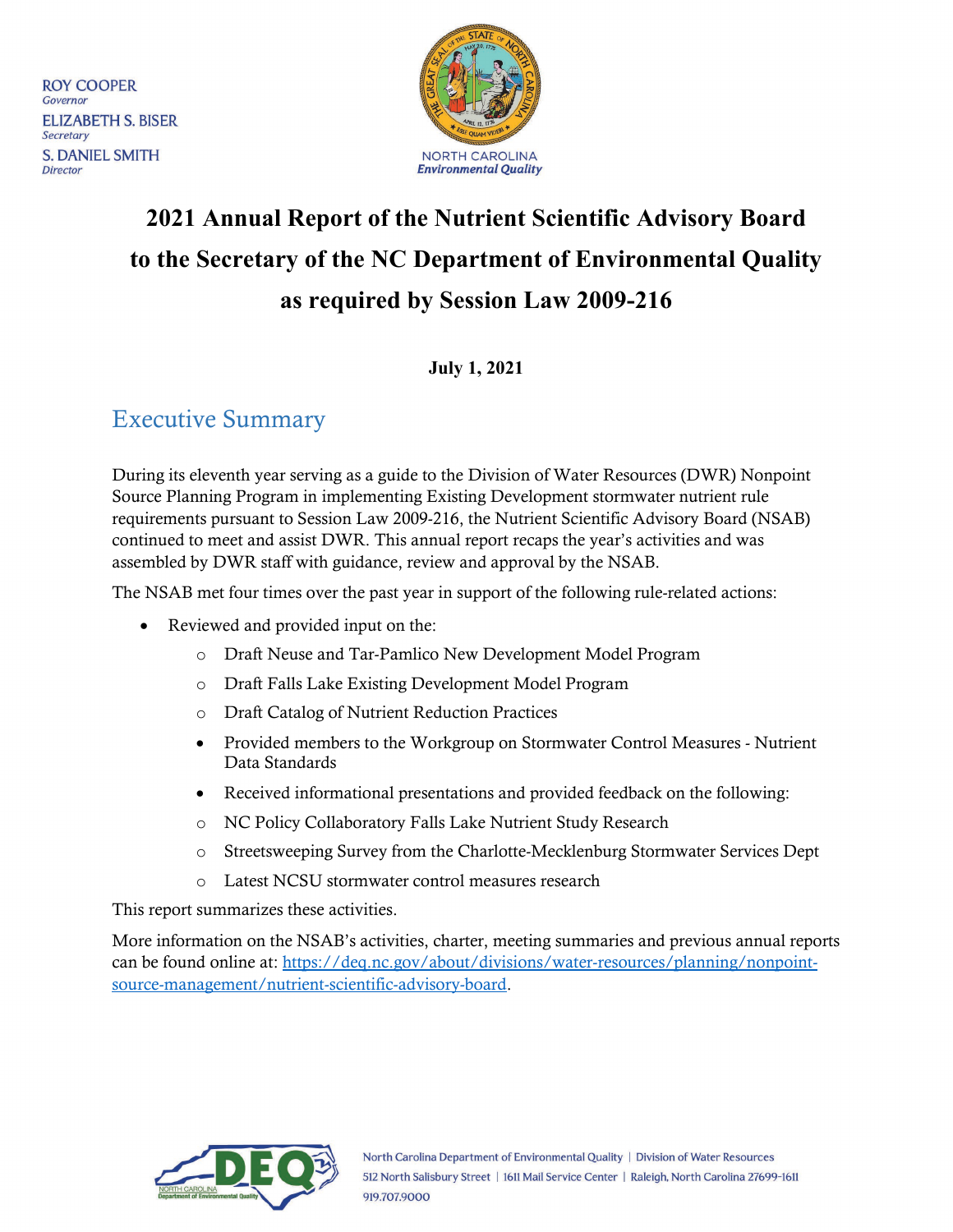## <span id="page-1-0"></span>Table of Contents

| NC Policy Collaboratory Nutrient Management Study4                |  |  |  |  |  |
|-------------------------------------------------------------------|--|--|--|--|--|
|                                                                   |  |  |  |  |  |
| Falls Lake and Neuse/Tar-Pamlico Nutrient Management Strategies 5 |  |  |  |  |  |
|                                                                   |  |  |  |  |  |
|                                                                   |  |  |  |  |  |
|                                                                   |  |  |  |  |  |
|                                                                   |  |  |  |  |  |
|                                                                   |  |  |  |  |  |
|                                                                   |  |  |  |  |  |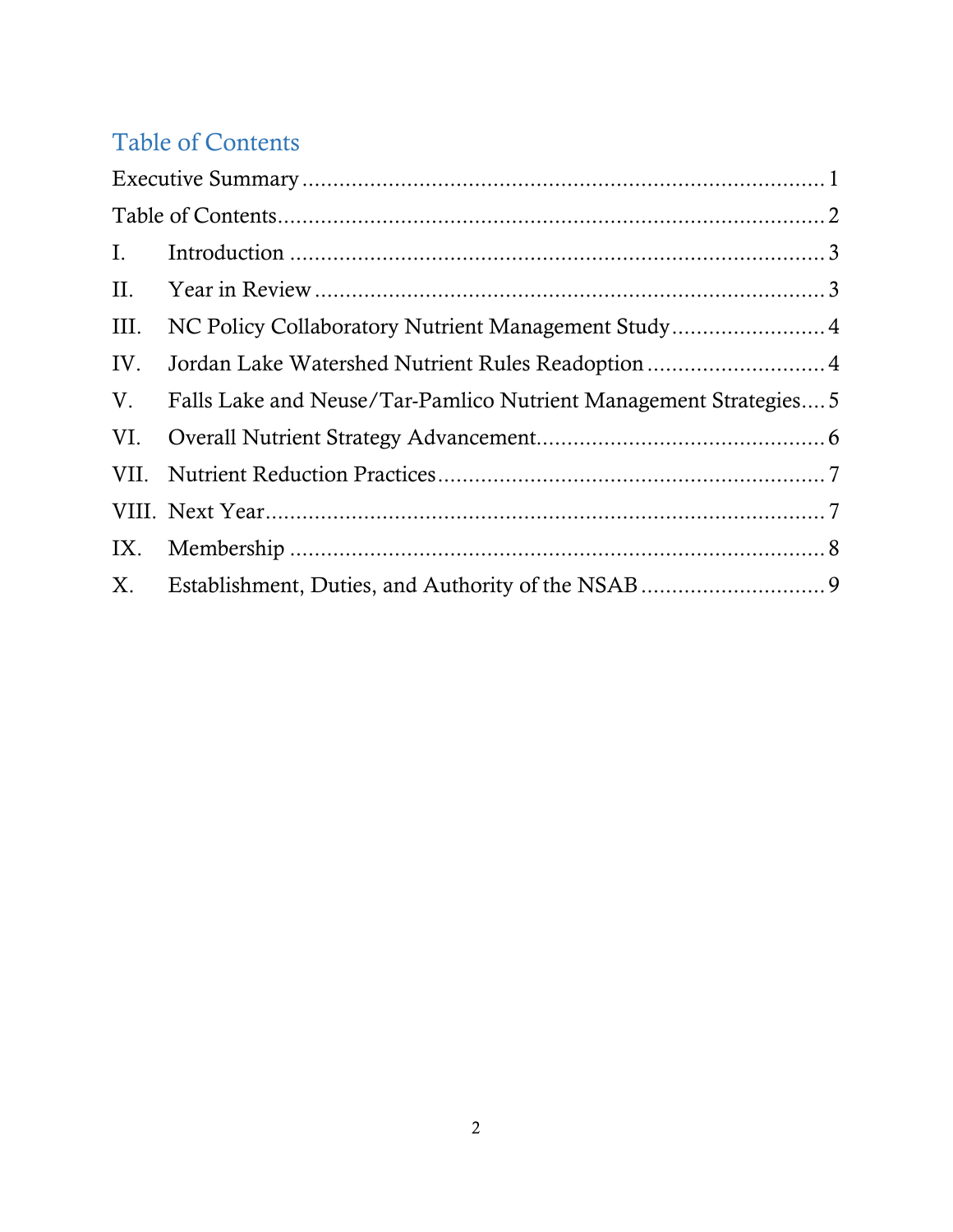### <span id="page-2-0"></span>I. Introduction

The Nutrient Scientific Advisory Board (NSAB), serving as a guide for implementation of Existing Development Stormwater rules in Jordan and Falls watersheds by the Division of Water Resources (DWR), continued to meet and assist DWR during 2020-2021. This annual report to the Secretary of the Department of Environmental Quality was assembled by DWR Nonpoint Source Planning staff with guidance, review, and approval by the NSAB.

[Session Law 2009-216](#page-7-0) established requirements for local governments and state/federal entities in the Jordan Lake watershed to reduce nutrient loading from existing developed lands. It also required the establishment of an advisory board to assist the state to identify, review, and refine strategies to reduce nutrient loading in the existing development community of Jordan Lake watershed and other watersheds that may face similar requirements in the future. Its full duties are listed in the Session Law and include advising the Secretary "on any other issue related to management and restoration of nutrient-impaired water bodies".

In 2010, the Secretary established a 10-member Nutrient Scientific Advisory Board. As specified by legislation, up to six of the board's members are representatives of local governments in the Jordan Lake watershed, while other members represent the conservation community, water quality science, stormwater engineering expertise and the N.C. Department of Transportation. In 2013, the NSAB added an advisor from the Falls Lake watershed to represent local governments subject to a similar set of rules in Falls Lake watershed.

Since its inception, the NSAB has actively assisted DWR to both better define nutrient reduction needs and improve the tools to reduce nutrient loading from existing developed lands. The remainder of this report provides updates on the NSAB's activities over the last year.

## <span id="page-2-1"></span>II. Year in Review

The NSAB received updates, and individual members reviewed the following:

- Neuse Tar-Pamlico New Development Model Program
- Falls Lake Existing Development Model Program
- Catalog of Nutrient Reduction Practices
- Stormwater Control measures data standards

The NSAB received presentations and provided feedback on the following:

- Streetsweeping Survey from the Charlotte-Mecklenburg Stormwater Services Dept
- NC Policy Collaboratory Falls Lake Nutrient Study Research
- NCSU stormwater management research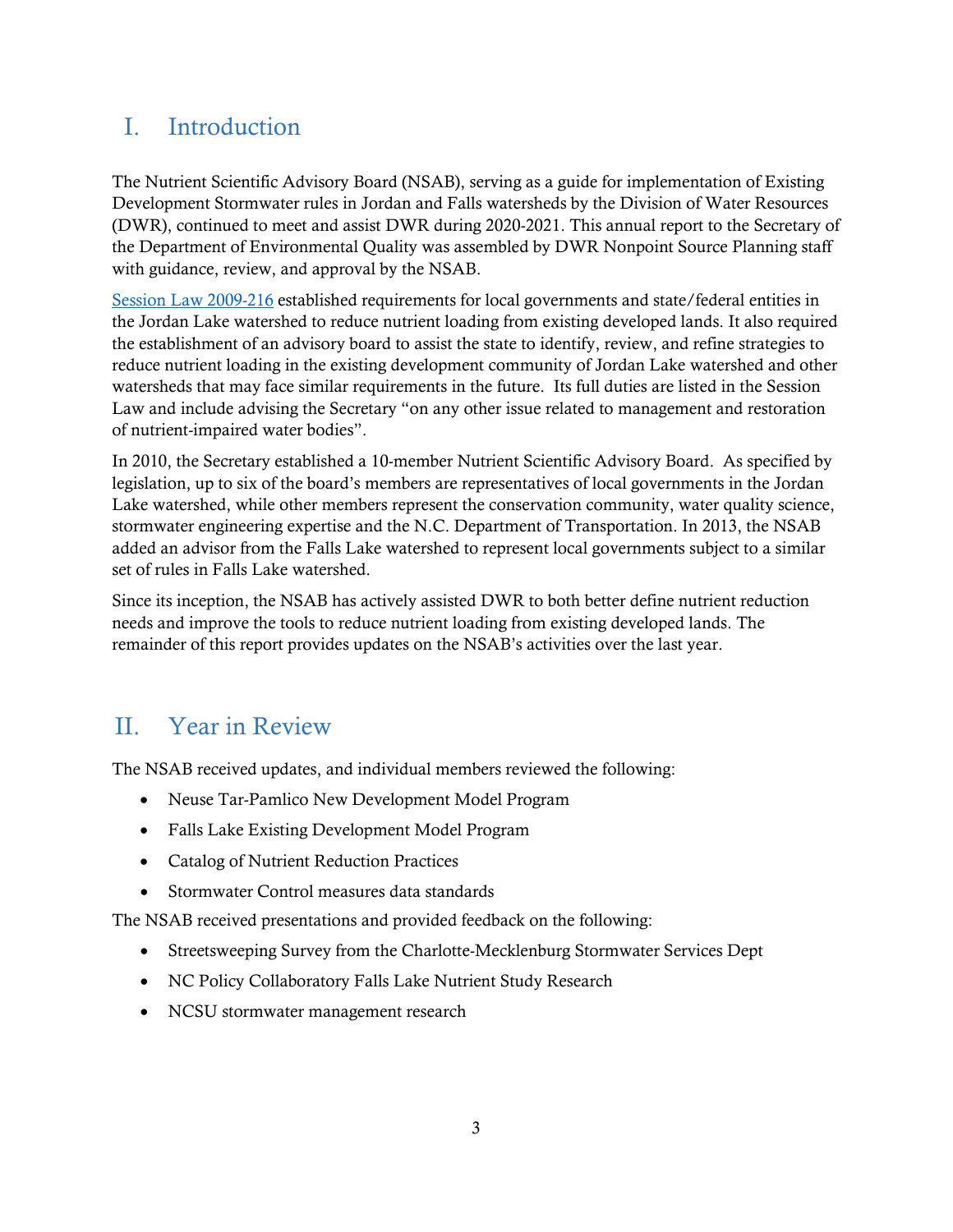### <span id="page-3-0"></span>III. NC Policy Collaboratory Nutrient Management Study

The NC Policy Collaboratory, created by the General Assembly in 2016, was charged under Session Law 2016-94 Section 14.13(a), with conducting two successive 3-year studies of nutrient dynamics for Jordan and Falls Lakes and their watersheds. These studies were to make recommendations to the NC Environmental Management Commission on potential revisions to its current regulatory nutrient strategies for these two watersheds. The Collaboratory completed its Jordan Lake nutrient study in December 2019 and is currently midway through its three year Falls Lake Study.

Collaboratory researchers presented the following topics across two NSAB meetings:

- Estimating the Influence of Onsite Wastewater Treatment Systems on Nutrient Loading
- Cyanotoxin Presence and Year-Round Dynamics in Falls Lake
- Defining the Balance Between Cyanobacterial N2 Fixation and Denitrification in Falls Lake
- Current Stormwater Control Measures research focusing on floating treatment wetlands, sand filters, bioretention, and stormwater treating tree planters.

### <span id="page-3-1"></span>IV. Jordan Lake Watershed Nutrient Rules Readoption

The NC Policy Collaboratory finished its Jordan Lake watershed research and modeling work, and submitted its final report to the NC General Assembly, in December 2019. The three water quality models developed for that process were presented to the NSAB in February 2020. Stemming from those presentations, DWR contracted supplemental refinement of the lake modeling through August 2021 to provide the rigor, outputs and functional utility needed for regulatory policy development.

The Division of Water Resources is using the Jordan Lake One Water (JLOW) planning process as its first step in public involvement for rules readoption. One Water is an emerging alternative, popularized by the U.S. Water Alliance, that utilizes collaboration and integrated water management to meet water-related environmental, social, and economic needs. Using a One Water approach, stakeholders are better able to leverage knowledge and resources and more effectively communicate how water management decisions directly benefit citizens, businesses, and other community members. One Water has the potential to increase overall community resilience in the face of climate change.

JLOW is a grass roots collaborative planning process initiated by watershed local governments and including other interested parties from across the watershed, including DWR and other DEQ divisions. Participation in the process continues to grow.

Eight members of the NSAB serve on JLOW workgroups addressing the topics of: integrated watershed management; practices evaluation, monitoring, and financing; and watershed organizational governance. Division staff and participating NSAB members periodically update the NSAB on JLOW planning activities. The JLOW advisory committee released a draft set of recommendations in March 2021 and is currently facilitating outreach and seeking public comment. The organization plans to submit a final report to DWR in July 2021. The draft report contains two overarching recommendations:

1. Develop a watershed wide organization tasked with reviewing, compiling, and refining a list of encouraged JLOW water resource strategies, highlighting those that enhance community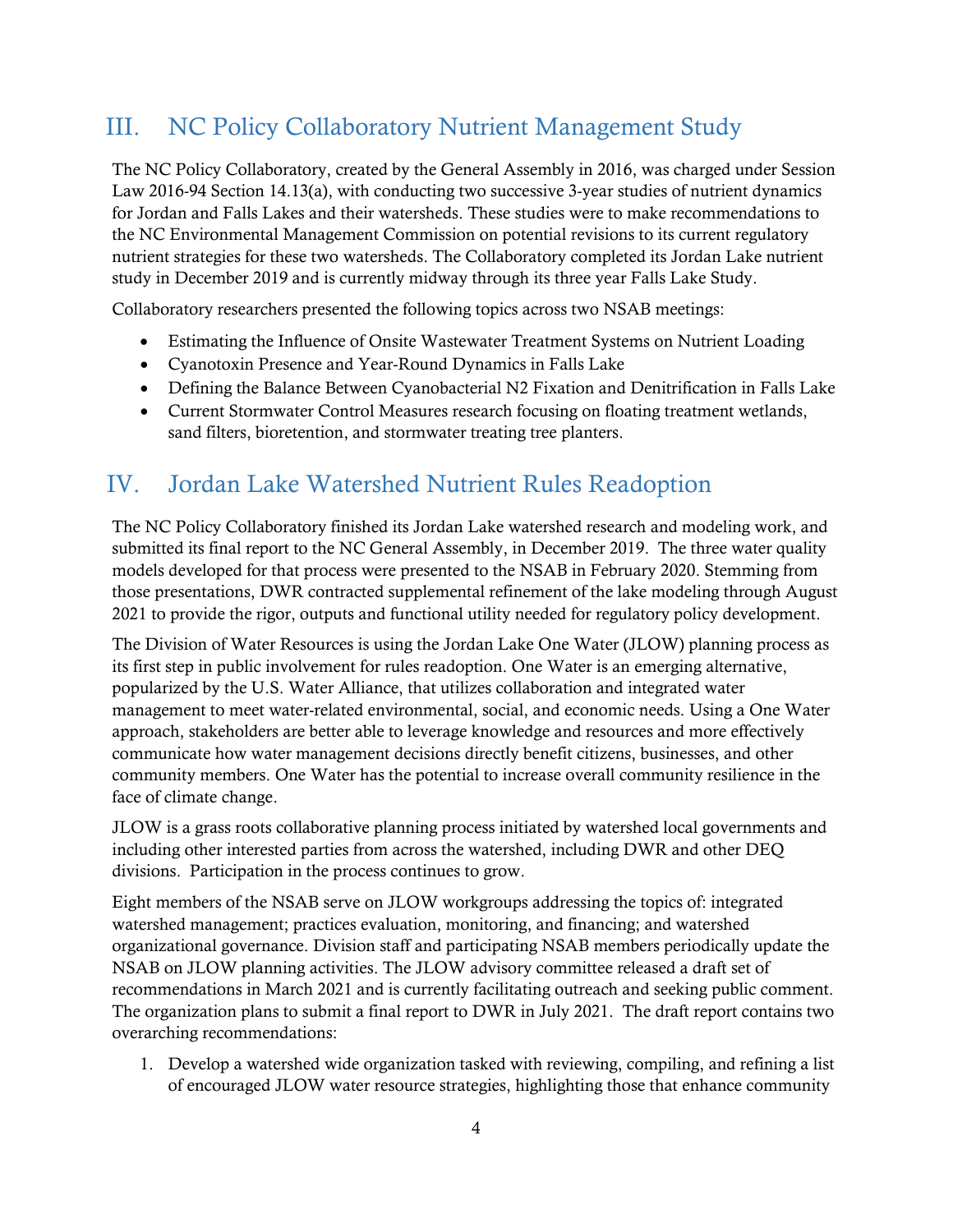resilience, and evaluating them based on the triple bottom line benefits of environmental, social, and economic factors.

2. Co-Develop a framework for collaboration between Jordan Lake One Water and the North Carolina Department of Environmental Quality to address regulatory concerns, including nutrient requirements.

Timeline for Jordan Lake Nutrient Rules Readoption:

| 2020 | Evaluate NC Policy Collaboratory findings                                                     |  |  |
|------|-----------------------------------------------------------------------------------------------|--|--|
|      | Engage stakeholders / Seek feedback / Fully participate in JLOW                               |  |  |
| 2021 | Receive JLOW recommendations                                                                  |  |  |
|      | Develop rule concepts<br>Engage stakeholders / Seek feedback                                  |  |  |
| 2022 | Develop draft rules                                                                           |  |  |
|      | Revise and finalize draft rules<br>Engage stakeholders / Seek feedback<br>Develop fiscal note |  |  |
| 2023 | EMC approves rules and fiscal note for public comment                                         |  |  |

### <span id="page-4-0"></span>V. Falls Lake and Neuse/Tar-Pamlico Nutrient Management **Strategies**

While the NSAB was established primarily to assist the Jordan Lake nutrient strategy, it endeavors to learn about and transfer useful advances from nutrient strategies across NC including the adjacent Falls Lake watershed and the recently concluded rules readoption process for Neuse and Tar-Pamlico River Basins. The City of Durham and the NC Department of Transportation hold membership positions on the NSAB and advise on Jordan, Falls, and Lower Neuse Basin watershed strategies. The Executive Director of the Upper Neuse River Basin Association (UNRBA) serves as an advisor to the NSAB, helping to span the information overlaps and gaps between the Jordan and Falls nutrient strategies, as well as the larger Neuse and adjacent Tar-Pamlico Nutrient Strategies.

This past year the NSAB received DWR staff presentations, and provided comment, on the development of the:

- Falls Lake Existing Development Model Program, adopted by the EMC in January 2021.
- Neuse / Tar-Pamlico New Development Model Program, adopted by the EMC in March 2021.

As the Jordan watershed enters its rules readoption process, these model programs for neighboring strategies will provide valuable examples and policy references to consider during the design of the Jordan strategy.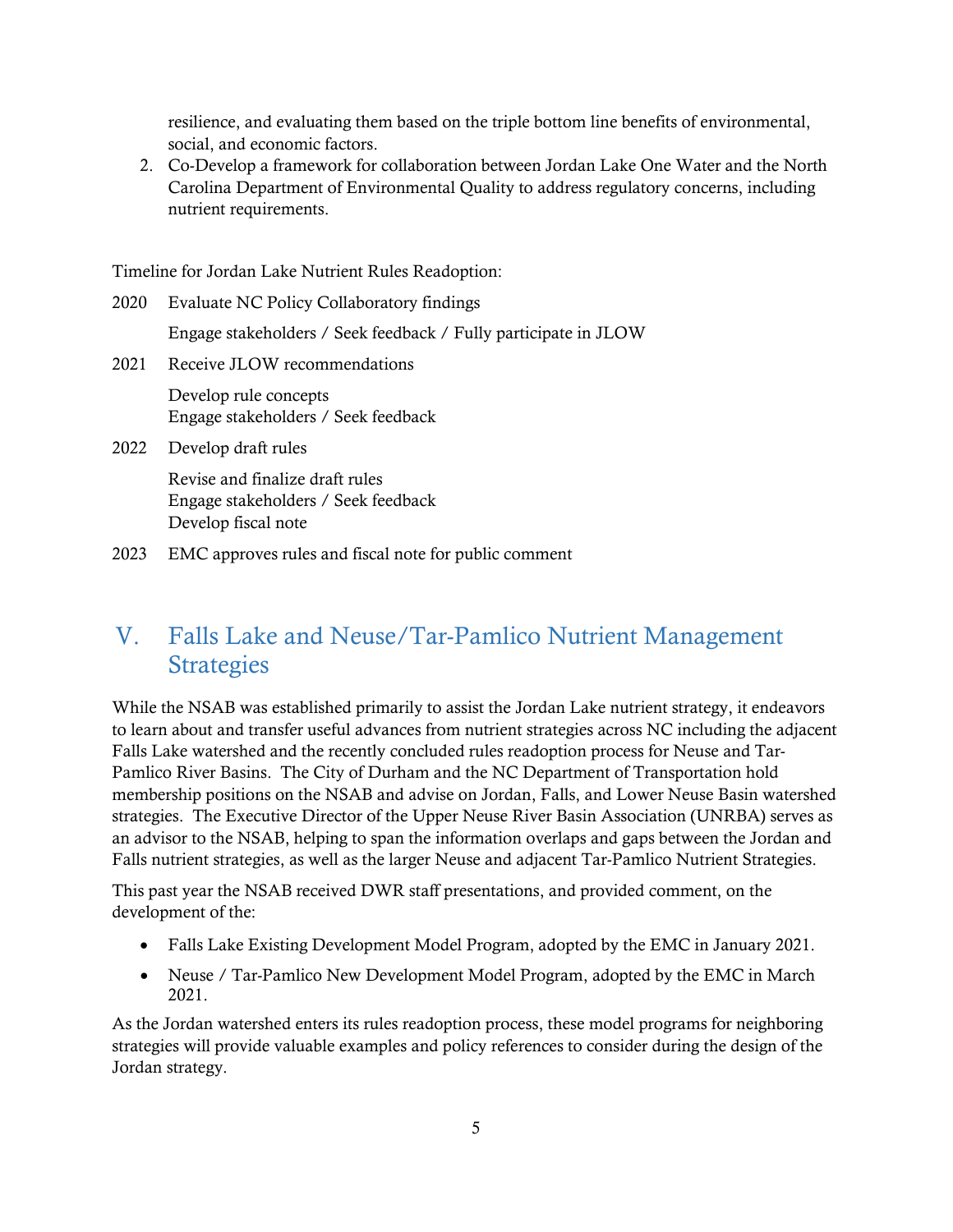### <span id="page-5-0"></span>VI. Overall Nutrient Strategy Advancement

The NSAB membership includes local and state government stormwater practitioners, stormwater engineers, and university researchers, all of whom provide valuable insight for all nutrient management in NC. As subject matter experts and practitioners, they are uniquely qualified to help researchers and division staff identify questions of science and practical implementation policy. Their inclusion in review and discussion provides DWR with a better understanding of stakeholder concerns as well as additional science and policy ideas for advancing watershed nutrient management.

This past year the NSAB continued working with staff in a review and advisory capacity on the following two projects.

#### Catalog of Nutrient Reduction Practices

Approved by the DWR Director in April 2021. To support implementation of North Carolina's nutrient management strategy rules, the Division of Water Resources, with significant support from other agencies and organizations, has developed a Catalog of Nutrient Reduction Practices. The purpose of this catalog is to provide a single, comprehensive listing of all currently approved nutrient practices, along with referencing to the applicable information sources for design standards and nutrient reduction credit accounting. For each practice, the Catalog identifies applicable rules, suitability for trading, and use in permanent or term applications. It provides basic guidance and references to resources that can be used to assist with selecting the most suitable practice as well as a template and instructions for the approval of new practice types.

Stormwater Control Measures - Nutrient Data Standards Workgroup.

Growing interest in finding the most cost-effective nutrient practices has included reevaluation of nutrient values previously established for urban stormwater control measures. This has led to a desire to standardize technical data requirements to support SCM nutrient credit revisions as well as new SCM approvals. The Stormwater Program of the Division of Energy, Mineral and Land Resources (DEMLR) has authority for establishing and revising the set of acceptable SCMs for postconstruction stormwater control. The Stormwater Program works with stormwater researchers and the DWR Nonpoint Source Planning Branch to set and revise nutrient credit assignments for these practices. NCSU researchers conducted analysis of SCM studies and are developing a screening tool for identifying suitable SCM treatment performance data. The workgroup continues to review the research results and collaborating with the researchers on incorporating suitable data standards into the tool.

This workgroup goal is to develop data standards to support revisions to current SCM flow and nutrient values and to serve as planning guidance for future SCM studies. The nutrient data standards will be developed from the work of staff, subject matter experts, and stormwater researchers.

#### Updates to SNAP tool and SCM workgroup

The Stormwater Nitrogen and Phosphorus (SNAP) tool v4.1 is a project-scale tool for modeling nitrogen and phosphorus in stormwater runoff from development sites and nutrient reductions provided by stormwater treatment. As of October 2018, it is the approved tool for regulatory compliance with stormwater requirements of the Falls and Jordan nutrient strategies, and for alternative riparian buffer mitigation compliance in all watersheds with buffer regulations. It is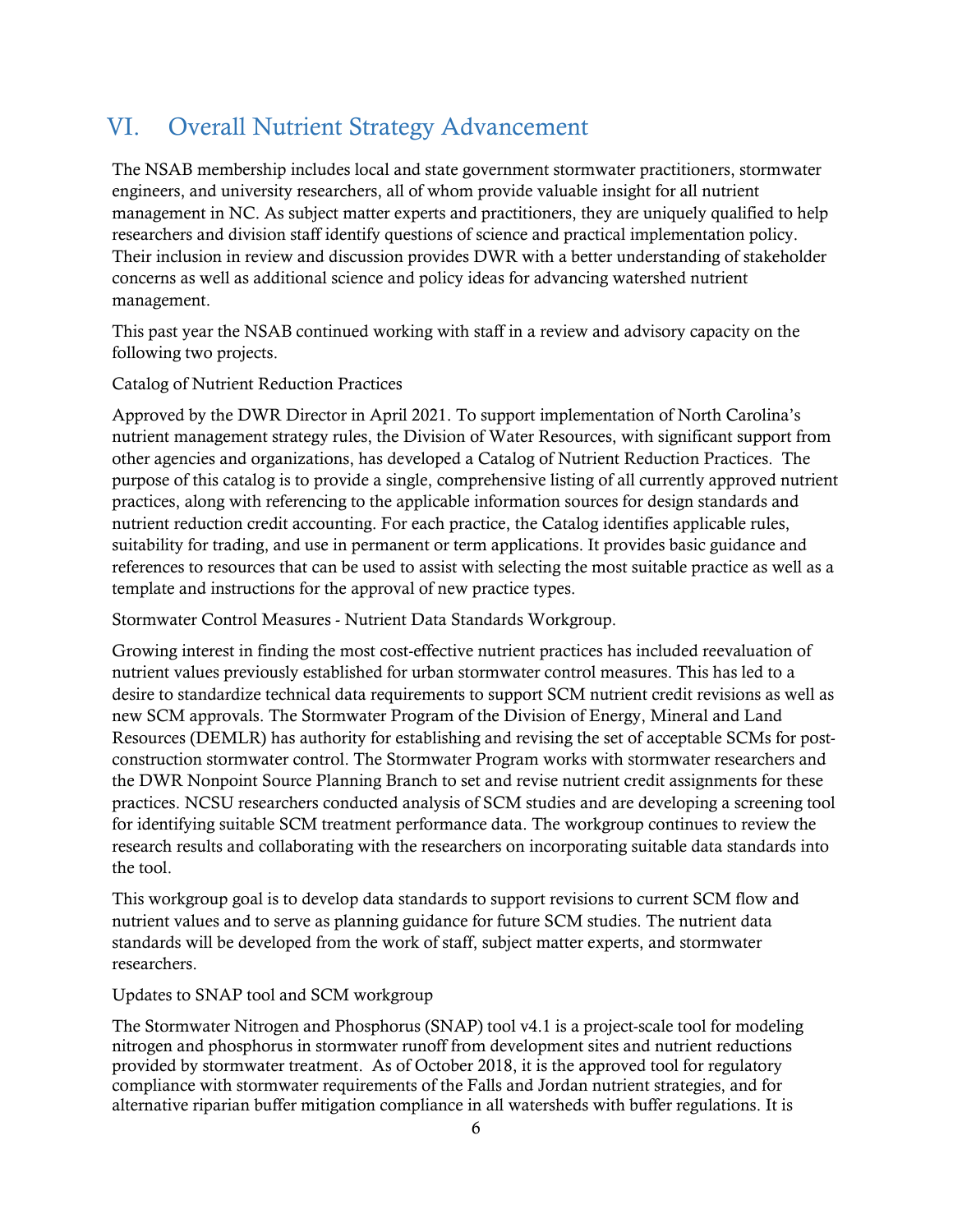currently being updated to reflect the latest stormwater research (see above) and to provide customization for use by Neuse and Tar-Pamlico local stormwater programs.

### <span id="page-6-0"></span>VII. Nutrient Reduction Practices

As they are approved by DWR, nutrient reduction practices of all kinds are added to the set of options local, state and federal parties may use to achieve nutrient load reductions from existing developed lands, and in some cases for use by parties subject to other nutrient rules.

For most Existing Development rule practices, staff develops new practice documents using DWR's credit development process; additions to research data; assistance from subject matter experts; discussion, review and advisement by the NSAB; and public comment. Vetted practices are approved by the DWR Director and added to the initial set approved by the EMC in 2013.

No new practices were approved this past year. The NSAB was presented with the results of a Streetsweeping Survey from the Charlotte-Mecklenburg Stormwater Services Department. Streetsweeping was one of the practices approved the prior year.

In the 2020 Annual report, the NSAB planned to review for potential endorsement the following nutrient reduction practices, for which updates are provided here:

- 1. Malfunctioning Septic Systems moved to 2021, given staff workload.
- 2. Riparian Buffer Improvements and Stream Restoration in Developed Areas (renamed: Riparian Revegetation and Stream Bank Stabilization) – partially completed; remains a priority; moved to 2021-22, given complexity and staff workload
- 3. Urban Reforestation moved to 2021-22, given staff workload
- 4. Wastewater Regionalization and Overtreatment 2021 work is resuming on this practice in the second half of 2021.

### <span id="page-6-1"></span>VIII. Next Year

The NSAB will continue work on several important tasks in the coming year:

- Gaining insights from researchers on the NC Policy Collaboratory Falls Lake Nutrient Strategy
- As part of Jordan Lake Nutrient Strategy Rule readoption, NSAB members will continue to contribute recommendations for rule concepts.
- As time permits, given the above priorities, the NSAB will review and potentially endorse additional nutrient credit practices that may include: Urban Reforestation; Bioswales; Wastewater Regionalization/Overtreatment; Malfunctioning Septic Systems, Livestock Exclusion update, Streambank Stabilization, Outlet Stabilization, Cropland Conversion, Rural Buffer Restoration, Urban Riparian Revegetation.
- Updates to the Stormwater Nitrogen and Phosphorous (SNAP) Tool
- Updates to the Nutrient Credit Catalog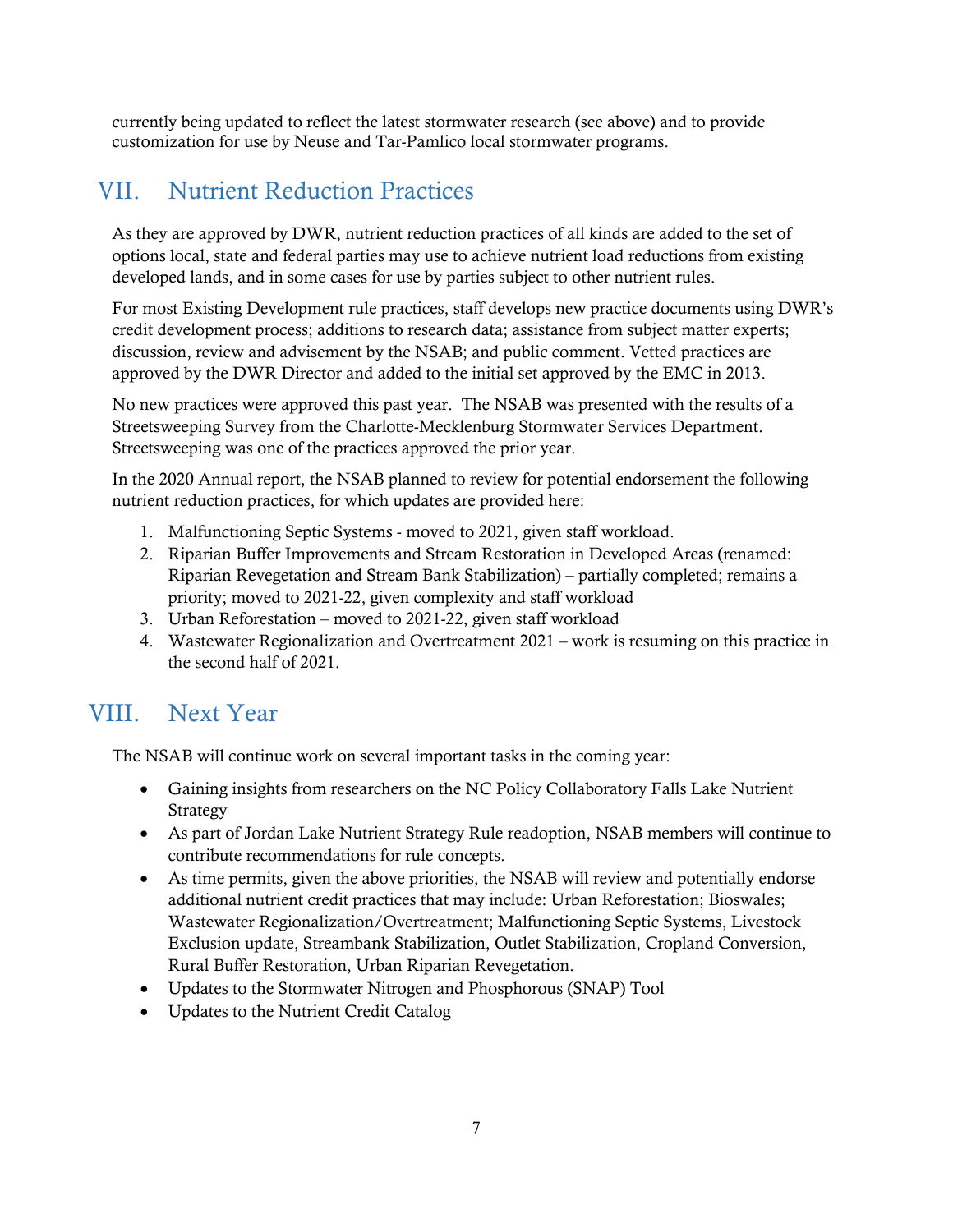## <span id="page-7-1"></span>IX. Membership

### Nutrient Scientific Board Members

|                | <b>NSAB Position</b>                       | Member                 | Organization                                                     |
|----------------|--------------------------------------------|------------------------|------------------------------------------------------------------|
| 1              | <b>Local Government Representative</b>     | Sandra Wilbur          | City of Durham                                                   |
| $\overline{2}$ |                                            | <b>Allison Weakley</b> | Town of Chapel Hill                                              |
| 3              |                                            | Morgan DeWit           | Chatham County                                                   |
| $\overline{4}$ |                                            | David Phlegar          | City of Greensboro                                               |
| 5              |                                            | Josh Johnson           | Cities of Mebane and<br>Graham; Towns of Elon<br>and Gibsonville |
| 6              |                                            | Eric Kulz              | Town of Cary                                                     |
| $\overline{7}$ | Professional or Academic<br>Representative | Michael Burchell       | <b>NCSU</b>                                                      |
| 8              | <b>Professional Engineer</b>               | Sally Hoyt             | <b>UNC- Chapel Hill</b>                                          |
| 9              | <b>NC DOT Representative</b>               | Andy McDaniel          | <b>NC DOT</b>                                                    |
| 10             | <b>Conservation Organization</b>           | Peter Raabe            | <b>American Rivers</b>                                           |
|                | Representative                             |                        |                                                                  |
| 11             | <b>Falls Lake Watershed</b>                | <b>Forrest Westall</b> | <b>Upper Neuse River</b>                                         |
|                | Representative <sup>1</sup>                |                        | <b>Basin Association</b>                                         |

[Session Law 2009-216](#page-7-0) (4)(a) calls for the establishment of the NSAB and stipulates five to 10 members with expertise or interests listed in the table above.

<span id="page-7-0"></span><sup>1</sup> In 2013 the NSAB chose to add an advisor to the board to represent the interests of Falls Lake Watershed local governments.